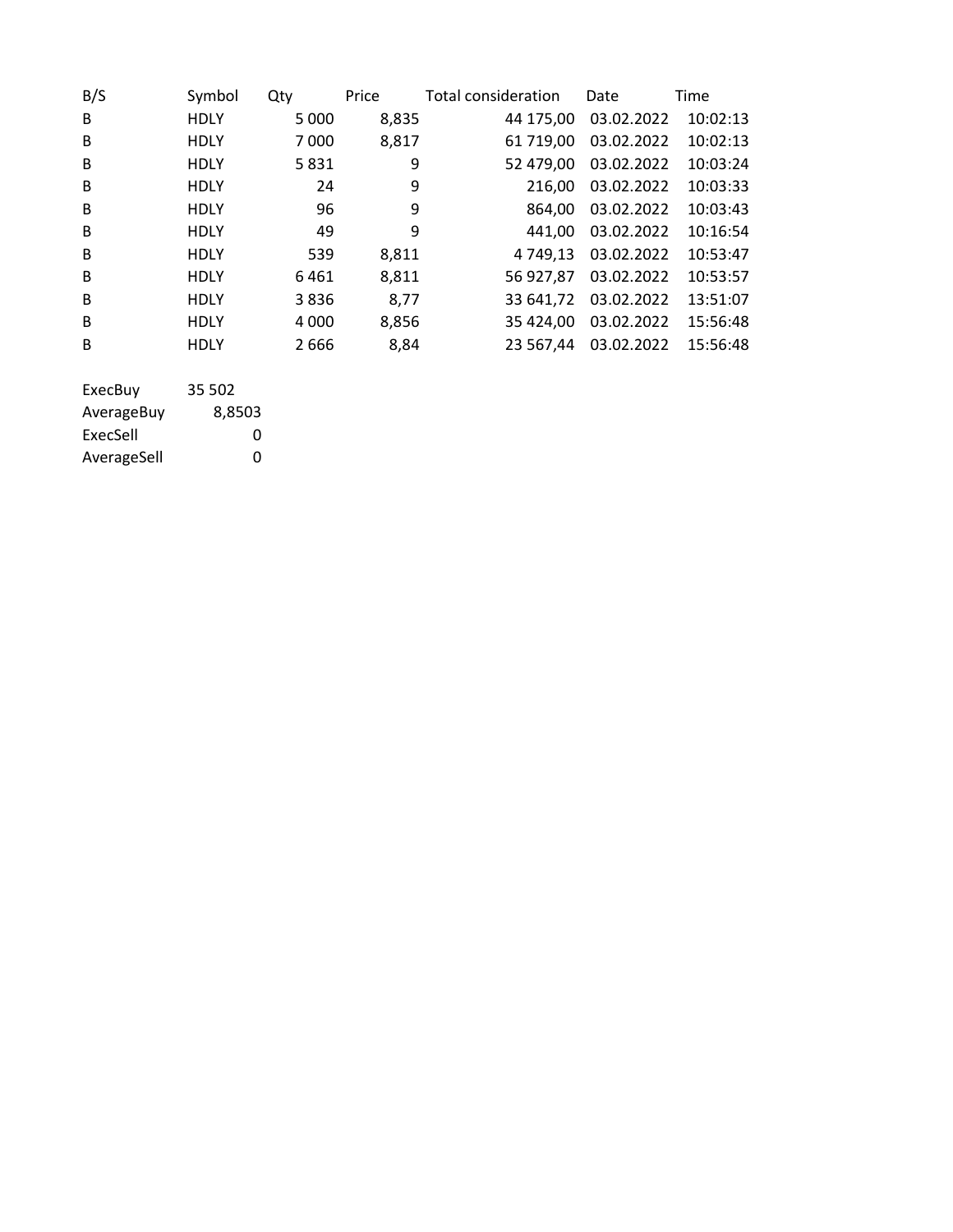| B/S | Symbol      | Qty     | Price | <b>Total consideration</b> | Date       | Time     |
|-----|-------------|---------|-------|----------------------------|------------|----------|
| B   | <b>HDLY</b> | 3031    | 8,989 | 27 245,66                  | 04.02.2022 | 12:16:50 |
| B   | <b>HDLY</b> | 5642    | 8,989 | 50 715,94                  | 04.02.2022 | 12:16:50 |
| B   | <b>HDLY</b> | 6327    | 8,989 | 56 873,40                  | 04.02.2022 | 12:16:50 |
| B   | <b>HDLY</b> | 3043    | 8,989 | 27 353,53                  | 04.02.2022 | 12:17:10 |
| B   | <b>HDLY</b> | 3 2 7 7 | 8,989 | 29 456,95                  | 04.02.2022 | 12:17:50 |
| B   | <b>HDLY</b> | 118     | 8,989 | 1 060,70                   | 04.02.2022 | 12:17:50 |
| B   | <b>HDLY</b> | 742     | 8,989 | 6 6 6 9 , 8 4              | 04.02.2022 | 12:22:57 |
| B   | <b>HDLY</b> | 820     | 8,989 | 7 370,98                   | 04.02.2022 | 12:22:57 |
| B   | <b>HDLY</b> | 6 0 0 0 | 8,82  | 52 920,00                  | 04.02.2022 | 12:26:59 |
| B   | <b>HDLY</b> | 2 2 4 3 | 8,621 | 19 336,90                  | 04.02.2022 | 14:42:21 |
| B   | <b>HDLY</b> | 1476    | 8,621 | 12 724.60                  | 04.02.2022 | 14:42:32 |
| B   | <b>HDLY</b> | 281     | 8,621 | 2 4 2 2 , 5 0              | 04.02.2022 | 14:42:38 |
|     |             |         |       |                            |            |          |

| ExecBuy     | 33 000 |
|-------------|--------|
| AverageBuy  | 8,9137 |
| ExecSell    | O      |
| AverageSell | O      |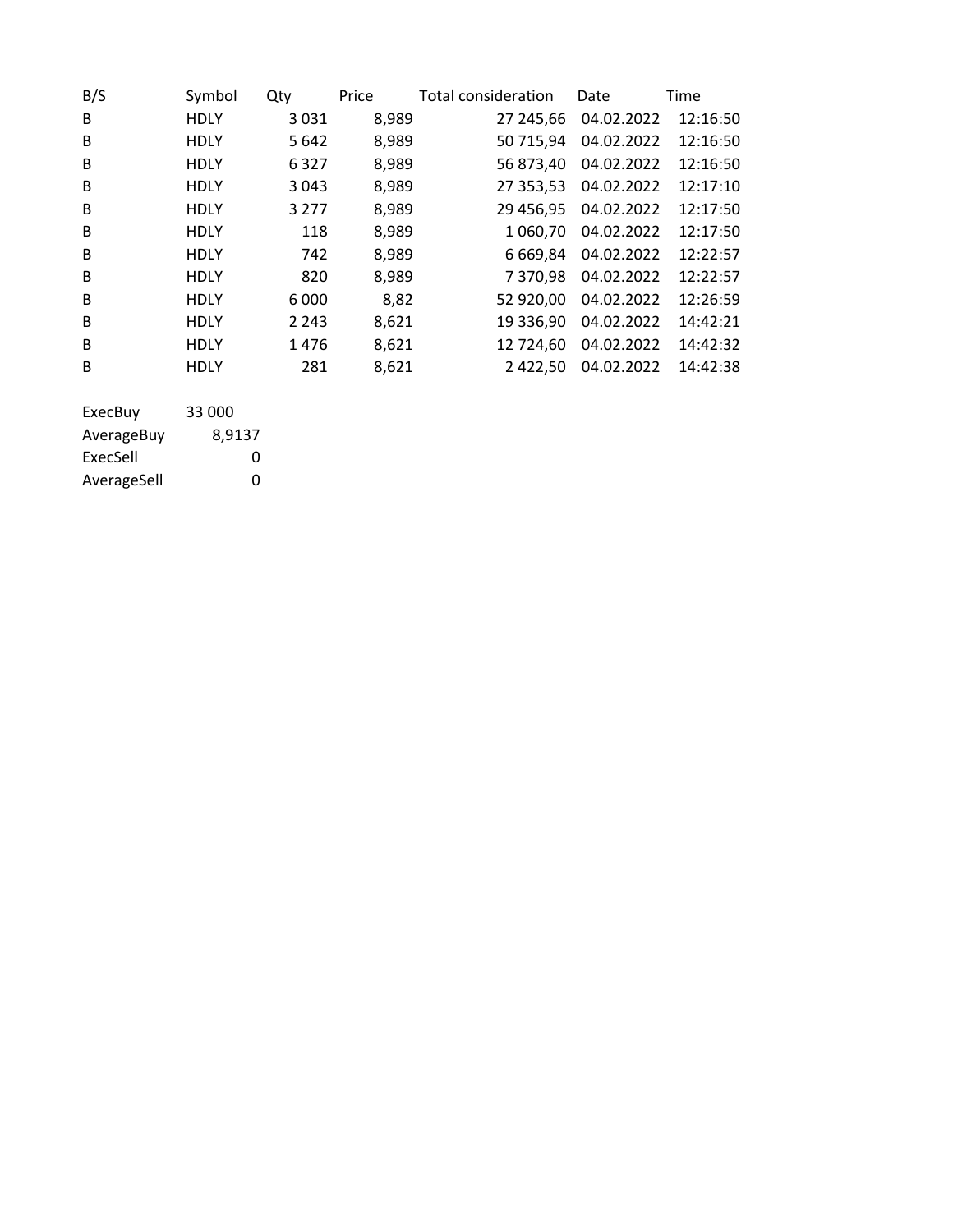| B/S | Symbol      | Qty     | Price | <b>Total consideration</b> | Date       | Time     |
|-----|-------------|---------|-------|----------------------------|------------|----------|
| B   | HDLY        | 568     | 8,72  | 4 9 5 2 , 9 6              | 07.02.2022 | 10:07:40 |
| B   | <b>HDLY</b> | 1748    | 8,721 | 15 244,31                  | 07.02.2022 | 10:07:40 |
| B   | <b>HDLY</b> | 5684    | 8,721 | 49 570,16                  | 07.02.2022 | 10:12:03 |
| B   | <b>HDLY</b> | 2 0 0 0 | 8,68  | 17 360,00                  | 07.02.2022 | 10:50:08 |
| B   | <b>HDLY</b> | 4 0 0 0 | 8,68  | 34 720,00                  | 07.02.2022 | 10:50:08 |
| B   | <b>HDLY</b> | 2 0 0 0 | 8,501 | 17 002,00                  | 07.02.2022 | 11:28:14 |
| B   | <b>HDLY</b> | 1 2 4 9 | 8,5   | 10 616,50                  | 07.02.2022 | 11:28:14 |
| B   | <b>HDLY</b> | 751     | 8,5   | 6 3 8 3 , 5 0              | 07.02.2022 | 11:28:32 |
| B   | <b>HDLY</b> | 1 2 6 0 | 8,5   | 10 710,00                  | 07.02.2022 | 12:33:38 |
| B   | <b>HDLY</b> | 1740    | 8,5   | 14 790,00                  | 07.02.2022 | 12:46:02 |
| B   | <b>HDLY</b> | 250     | 8,4   | 2 100,00                   | 07.02.2022 | 13:14:19 |
| B   | <b>HDLY</b> | 2489    | 8,4   | 20 907,60                  | 07.02.2022 | 13:14:27 |
| B   | <b>HDLY</b> | 261     | 8,4   | 2 192,40                   | 07.02.2022 | 13:43:12 |
| B   | <b>HDLY</b> | 5 0 0 0 | 8,3   | 41 500,00                  | 07.02.2022 | 13:43:38 |
| B   | <b>HDLY</b> | 3 3 1 8 | 8,2   | 27 207,60                  | 07.02.2022 | 13:56:13 |
| B   | <b>HDLY</b> | 682     | 8,2   | 5 5 9 2,40                 | 07.02.2022 | 14:04:31 |
| B   | <b>HDLY</b> | 3 0 0 0 | 8,1   | 24 300,00                  | 07.02.2022 | 14:06:04 |
| B   | <b>HDLY</b> | 2 0 0 0 | 8,33  | 16 660,00                  | 07.02.2022 | 16:25:00 |
|     |             |         |       |                            |            |          |

| ExecBuy     | 38 000 |
|-------------|--------|
| AverageBuy  | 8.4687 |
| ExecSell    | Ω      |
| AverageSell | Ω      |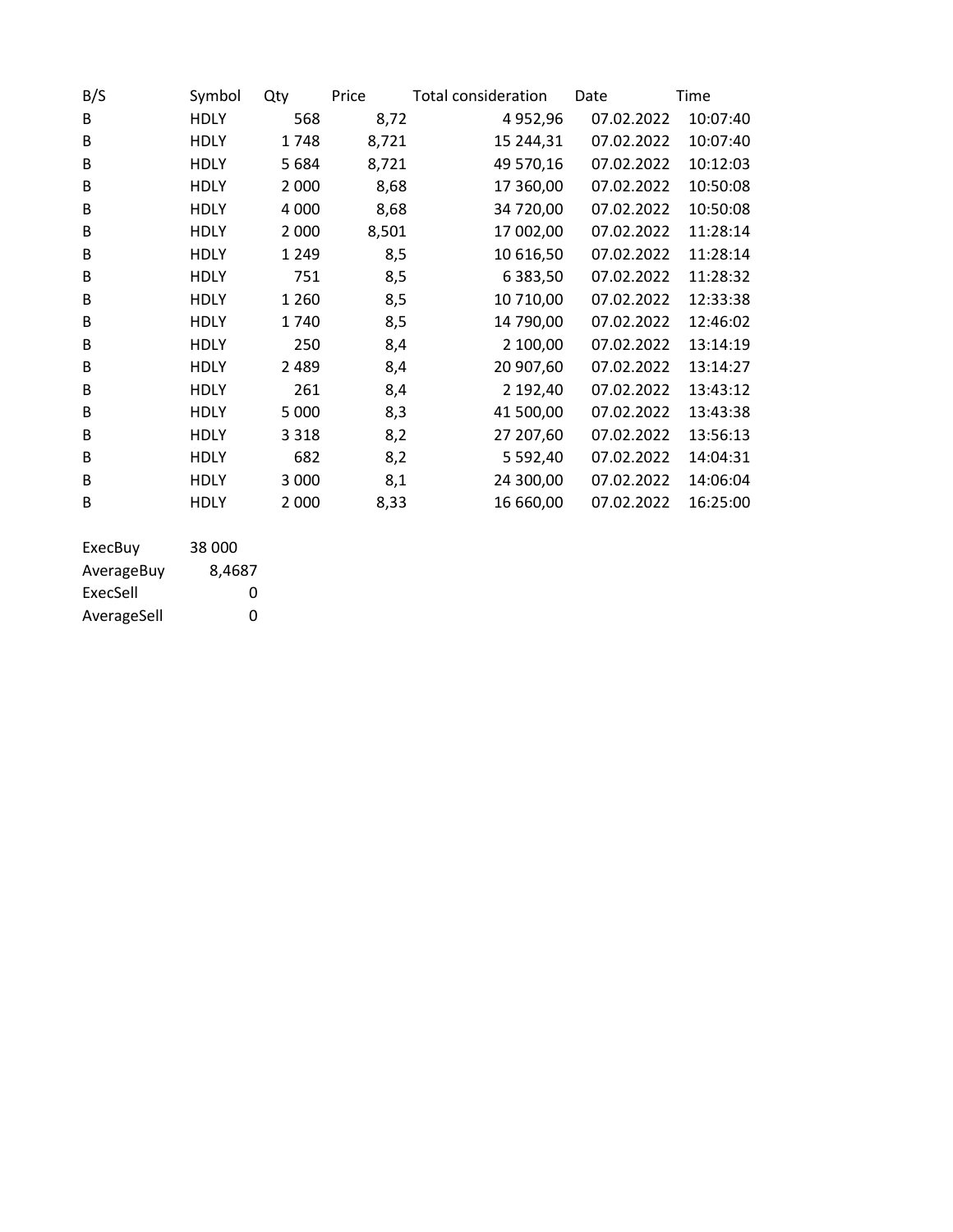| B/S                   | Symbol      | Qty     | Price | <b>Total consideration</b> | Date       | Time     |
|-----------------------|-------------|---------|-------|----------------------------|------------|----------|
| В                     | <b>HDLY</b> | 1018    | 8,401 | 8 5 5 2 , 2 2              | 08.02.2022 | 09:29:14 |
| B                     | <b>HDLY</b> | 200     | 8,401 | 1680,20                    | 08.02.2022 | 09:59:20 |
| B                     | <b>HDLY</b> | 1782    | 8,401 | 14 970,58                  | 08.02.2022 | 10:54:14 |
| B                     | <b>HDLY</b> | 3996    | 8,4   | 33 566,40                  | 08.02.2022 | 11:14:53 |
| B                     | <b>HDLY</b> | 946     | 8,4   | 7946,40                    | 08.02.2022 | 11:14:53 |
| B                     | <b>HDLY</b> | 3058    | 8,4   | 25 687,20                  | 08.02.2022 | 11:14:53 |
| B                     | <b>HDLY</b> | 1318    | 8,399 | 11 069,88                  | 08.02.2022 | 11:18:45 |
| B                     | <b>HDLY</b> | 2682    | 8,399 | 22 526,12                  | 08.02.2022 | 11:38:05 |
| B                     | <b>HDLY</b> | 1 1 9 0 | 8,295 | 9871,05                    | 08.02.2022 | 12:15:12 |
| B                     | <b>HDLY</b> | 1810    | 8,295 | 15 013,95                  | 08.02.2022 | 12:15:25 |
| B                     | <b>HDLY</b> | 5 0 0 0 | 8,2   | 41 000,00                  | 08.02.2022 | 12:19:23 |
| B                     | <b>HDLY</b> | 5 0 0 0 | 8     | 40 000,00                  | 08.02.2022 | 12:23:33 |
| B                     | <b>HDLY</b> | 3 1 2 0 | 8,162 | 25 465,44                  | 08.02.2022 | 13:35:44 |
| B                     | <b>HDLY</b> | 1880    | 8,162 | 15 344,56                  | 08.02.2022 | 13:35:44 |
| B                     | <b>HDLY</b> | 1 0 0 0 | 8,135 | 8 135,00                   | 08.02.2022 | 14:49:19 |
| B                     | <b>HDLY</b> | 2 0 0 0 | 8     | 16 000,00                  | 08.02.2022 | 14:57:05 |
| B                     | <b>HDLY</b> | 3 0 0 0 | 8,06  | 24 180,00                  | 08.02.2022 | 15:27:34 |
| B                     | <b>HDLY</b> | 3 9 0 6 | 8,212 | 32 076,07                  | 08.02.2022 | 15:49:02 |
| B                     | <b>HDLY</b> | 94      | 8,212 | 771,93                     | 08.02.2022 | 15:49:11 |
| $\Gamma$ . $\Gamma$ . | 12.000      |         |       |                            |            |          |

| ExecBuv     | 43 000 |
|-------------|--------|
| AverageBuy  | 8.2292 |
| ExecSell    | O      |
| AverageSell | O      |